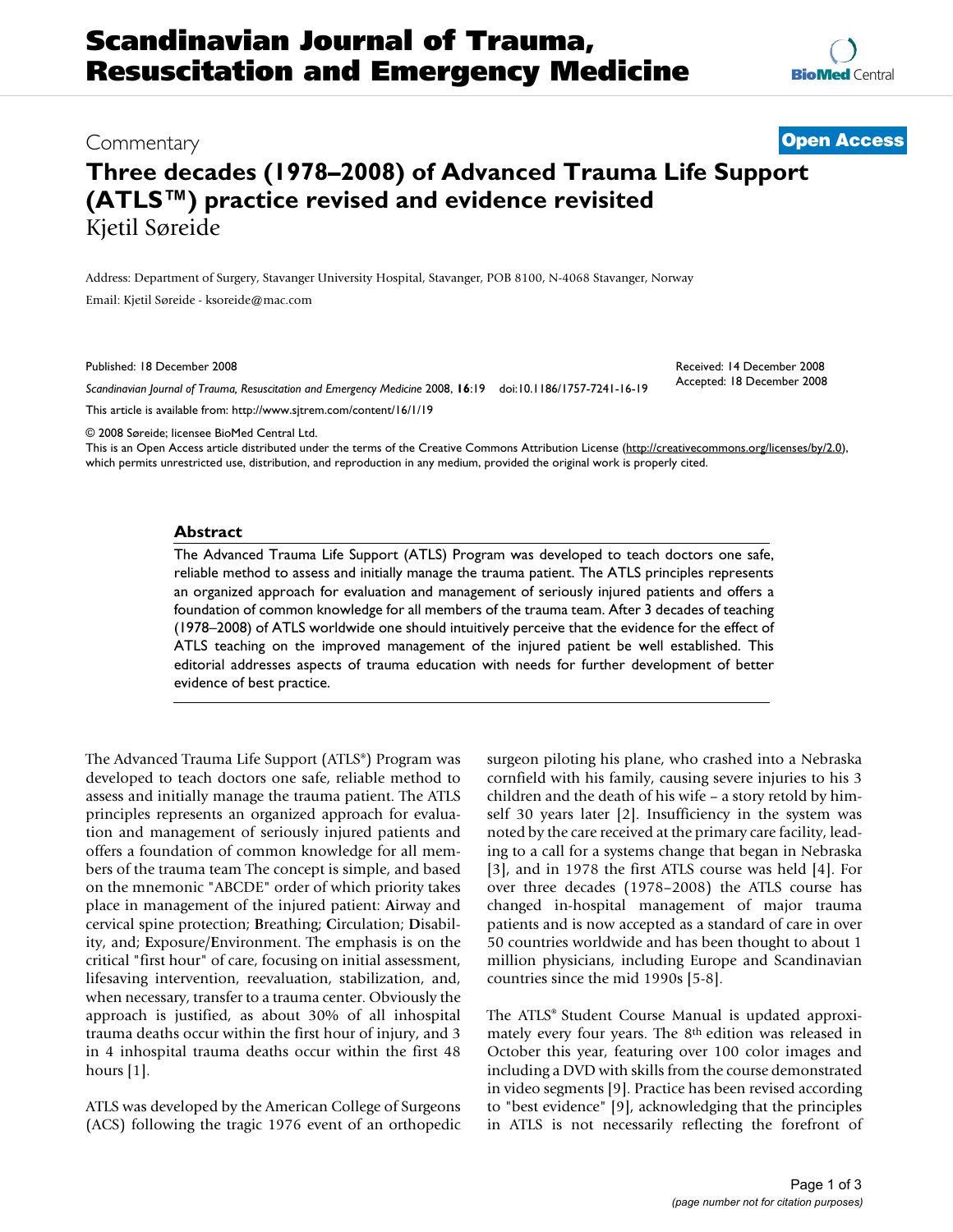trauma care as practiced in busy, large-volume (academic) trauma centers. Rather, the principles of practice take aim to provide a basic understanding and logic in the safe management of the injured patient independent of institution location and resources. Acknowledging the increasing global impact of ATLS, the review committee has included a broader international panel in the development of evidence-based, expert opinions. Several changes have resulted in the new edition, including a chapter on disaster management, and revisions of recommendations for specific injuries/conditions, such as no current support for the use of steroids in spinal cord trauma and, in pediatric trauma that physiologic changes/blood loss should guide the use of laparotomy/embolization rather than the finding of a splenic injury and a blush on CT per se [9]. For many practicing clinicians dealing with trauma patients these statements will not be new, but nonetheless represents a standard for which the inexperienced or untrained are now taught to manage these conditions.

After 3 decades of teaching, practice and implementation of ATLS worldwide one should intuitively perceive that the evidence for the effect of ATLS teaching on the improved management of the injured patient be well established. Fact is, besides a few studies demonstrating the effect on process of care by mandatory implementation of ATLS training [10-12], and studies investigating the effect of having ATLS skills in a simulation environment [13-15], very little "real-world" evidence exists on the true effect on trauma mortality per se. In a systematic review [16] comparing effectiveness of hospitals with an ATLS-trained trauma response system versus hospitals without such a response system in reducing mortality and morbidity following trauma, the authors found no clear evidence that ATLS training (or similar) impacts on the outcome for victims of trauma. However, there is some evidence that educational initiatives improve knowledge of what to do in emergency situations [16]. Further, there is no evidence that trauma management systems incorporating ATLS training impact positively on outcome [16]. Future research should concentrate on the evaluation of trauma systems incorporating ATLS, both within hospitals and at the health system level, by using rigorous research designs.

Similarly, a systematic review of ATLS in the prehospital setting could find no hard evidence of either positive, nor negative effect on outcome [17] – however, no level I studies were found on the subject, thus hampering drawing any firm conclusions. Further, conclusions may differ according to geographic region and type of crew investigated (ambulance crew vs physicians), e.g. with no difference demonstrated in a large Canadian study on prehospital advanced life support [18], while a positive impact of applying physician-performed prehospital

advanced life support in a Norwegian system [19]. Core topics of controversy include perceived high-risk procedures (such as prehospital intubation) which mandates proper training and utility [20].

Obviously, education of advanced trauma life support principles, with the ATLS™ Course in a current leading forefront, has changed how the trained physician thinks and perceives initial evaluation of the traumatized patient, and has been met by enthusiasm in most instances. However, recognition of perceived shortcomings such as the utility and recommendations for diagnostic imaging [21], high costs, low compliance (even among general surgeons in the US) [22], and critique of the predomination of "North-American principles" and the organization's rigidity on change has spurred discussion on the value of ATLS, in particular outside the US [23-26] and even the development of a European alternative course [27]. In addition, supplementary education, including team-training using crew resource management (CRM) principles has been recognized and introduced in Norway [28], and is now implemented alongside ATLS training in a national scale [29]. Alternative training models are made mandatory in areas where high-risk, low-volume life-saving procedures might be performed [30,31]. Just as trauma does not respect the borders of organ systems or medical disciplines, training for the complex management of injured patients needs several approaches and solutions to the educational challenge.

# **Competing interests**

The author declares that they have no competing interests.

## **Authors' contributions**

KS perceived the concept and drafted the article.

### **References**

- Søreide K, Krüger AJ, Vardal AL, Ellingsen CL, Søreide E, Lossius HM: **[Epidemiology and contemporary patterns of trauma deaths:](http://www.ncbi.nlm.nih.gov/entrez/query.fcgi?cmd=Retrieve&db=PubMed&dopt=Abstract&list_uids=17899256) [changing place, similar pace, older face.](http://www.ncbi.nlm.nih.gov/entrez/query.fcgi?cmd=Retrieve&db=PubMed&dopt=Abstract&list_uids=17899256)** *World J Surg* 2007, **31(11):**2092-2103.
- 2. Styner JK: **[The birth of Advanced Trauma Life Support](http://www.ncbi.nlm.nih.gov/entrez/query.fcgi?cmd=Retrieve&db=PubMed&dopt=Abstract&list_uids=16764202) [\(ATLS\).](http://www.ncbi.nlm.nih.gov/entrez/query.fcgi?cmd=Retrieve&db=PubMed&dopt=Abstract&list_uids=16764202)** *Surgeon* 2006, **4(3):**163-165.
- 3. Collicott PE: **[Advanced trauma life support course, an](http://www.ncbi.nlm.nih.gov/entrez/query.fcgi?cmd=Retrieve&db=PubMed&dopt=Abstract&list_uids=481642) [improvement in rural trauma care.](http://www.ncbi.nlm.nih.gov/entrez/query.fcgi?cmd=Retrieve&db=PubMed&dopt=Abstract&list_uids=481642)** *Nebr Med J* 1979, **64(9):**279-280.
- 4. Collicott PE, Hughes I: **[Training in advanced trauma life sup](http://www.ncbi.nlm.nih.gov/entrez/query.fcgi?cmd=Retrieve&db=PubMed&dopt=Abstract&list_uids=7359667)[port.](http://www.ncbi.nlm.nih.gov/entrez/query.fcgi?cmd=Retrieve&db=PubMed&dopt=Abstract&list_uids=7359667)** *JAMA* 1980, **243(11):**1156-1159.
- 5. van Vugt AB: **[\['Advanced trauma life support' in Netherlands\].](http://www.ncbi.nlm.nih.gov/entrez/query.fcgi?cmd=Retrieve&db=PubMed&dopt=Abstract&list_uids=11103668)** *Ned Tijdschr Geneeskd* 2000, **144(44):**2093-2097.
- 6. Scharplatz D, Sutter PM, Ummenhofer W: **[\[ATLS \(advanced](http://www.ncbi.nlm.nih.gov/entrez/query.fcgi?cmd=Retrieve&db=PubMed&dopt=Abstract&list_uids=11142159)** [trauma life support\) in Switzerland\].](http://www.ncbi.nlm.nih.gov/entrez/query.fcgi?cmd=Retrieve&db=PubMed&dopt=Abstract&list_uids=11142159) **6(6):**343-346.
- 7. Rastad J, Lindebert T: **[\["Advanced trauma life support" in Swe](http://www.ncbi.nlm.nih.gov/entrez/query.fcgi?cmd=Retrieve&db=PubMed&dopt=Abstract&list_uids=8765782)[den. A flying start for trauma education\].](http://www.ncbi.nlm.nih.gov/entrez/query.fcgi?cmd=Retrieve&db=PubMed&dopt=Abstract&list_uids=8765782)** *Lakartidningen* 1996, **93(30–31):**2660-2661.
- 8. Skinner DV: **[Advanced trauma life support.](http://www.ncbi.nlm.nih.gov/entrez/query.fcgi?cmd=Retrieve&db=PubMed&dopt=Abstract&list_uids=8509178)** *Injury* 1993, **24(3):**147-148.
- 9. Kortbeek JB, Al Turki SA, Ali J, Antoine JA, Bouillon B, Brasel K, Brenneman F, Brink PR, Brohi K, Burris D, *et al.*: **[Advanced trauma life](http://www.ncbi.nlm.nih.gov/entrez/query.fcgi?cmd=Retrieve&db=PubMed&dopt=Abstract&list_uids=18545134) [support, 8th edition, the evidence for change.](http://www.ncbi.nlm.nih.gov/entrez/query.fcgi?cmd=Retrieve&db=PubMed&dopt=Abstract&list_uids=18545134)** *J Trauma* 2008, **64(6):**1638-1650.